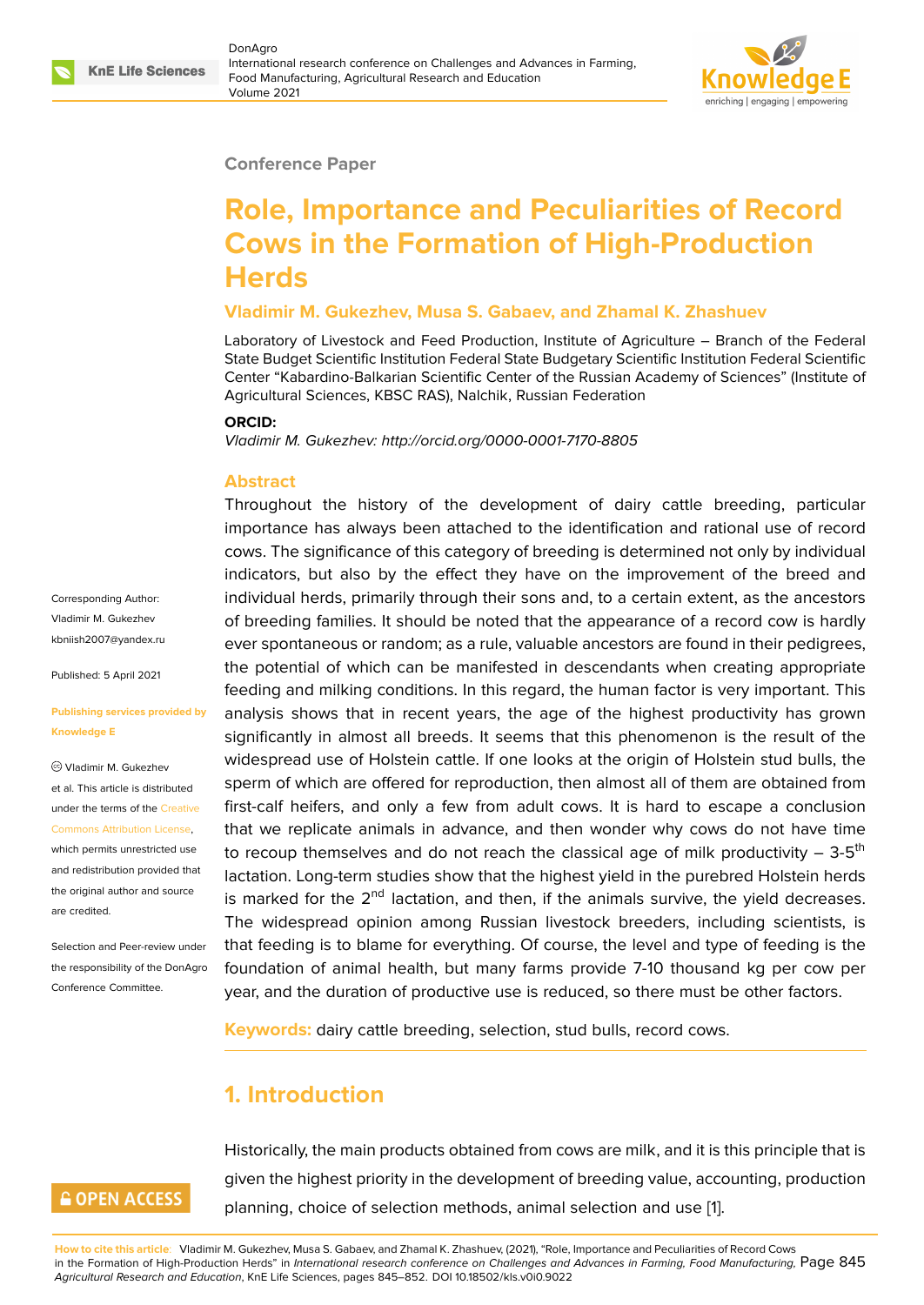High-production cows with high reproduction rates has always been a strategic direction in breeding practice. Livestock breeders rely, first of all, on those individuals that are sharply distinguished by economically useful features or come from ancestors with record productivity under almost the same conditions of feeding and management. The most important economic advantage of a high-production herd is that in terms of the feed-efficiency per unit of production, they significantly exceed the ordinary cows [2, 3].

In leading countries, the intensification of dairy cattle breeding is ensured by increasing the number of high-production breeds, especially Holstein. The breeders create [co](#page-6-0)[nd](#page-6-1)itions for the maximum possible implementation of genotype, dairy productivity and economic indicators. Productivity records and reproduction rates of cows can be considered as one of the criteria for the genetic potential of animals, as a characteristic of marginal possibilities for the selection of different breeds. In the history of domestic animal husbandry there are many outstanding high-production animals that have played a significant role in improving the breeding and productive qualities of entire herds [4].

Cows whose lifelong milk yield exceeds 30,000 kg are economically advantageous [5].

In the CIS countries, the distribution of cows to record productivity has always be[en](#page-6-2) particularly important. In terms of dairy productivity in this group the best results belong [to](#page-6-3) Rossiyanka 73 and Volga 3790 of the black-and-while breed, among the first-calf heifers – the representatives of the Ukrainian type of black-and-while dairy breed Verbichka 2646 (3A in Holstein breed) – over 305 days of I lactation it gave 13320 kg of milk with fat content of 3.96% with milk fat yield of 527.5 kg [6].

In the breeding plant named after the  $50<sup>th</sup>$  anniversary of the USSR, 14,770 kg of milk with a fat content of 3.90% was received for the II lactation from a cow of Holstein breed Lebyodushka 1907. High productivity was obtained from H[ols](#page-7-0)tein cows Povodki 841 (3-14154-4.01) and Taktiki 1596 (2-14113-3.98) at Zarya CJSC breeding plant [7].

Miglior F., Muir B.L., Van Doormaal B.J. (2005) note that among the dairy breeds of the European and American continents, the Holstein breed of the USA and Canada is characterized by the highest genetic potential [8].

From the 1920s of the last century to the present, all world records for dairy productivity belong to cows of the Holstein breed [9].

Poncede Leon R., Guzman G. (1989), Math[we](#page-7-1)is (1990), Seltsov V.I., Sermyagin A.A. (2014) also note that all world records of dairy productivity are accounted for the Holstein breed [10].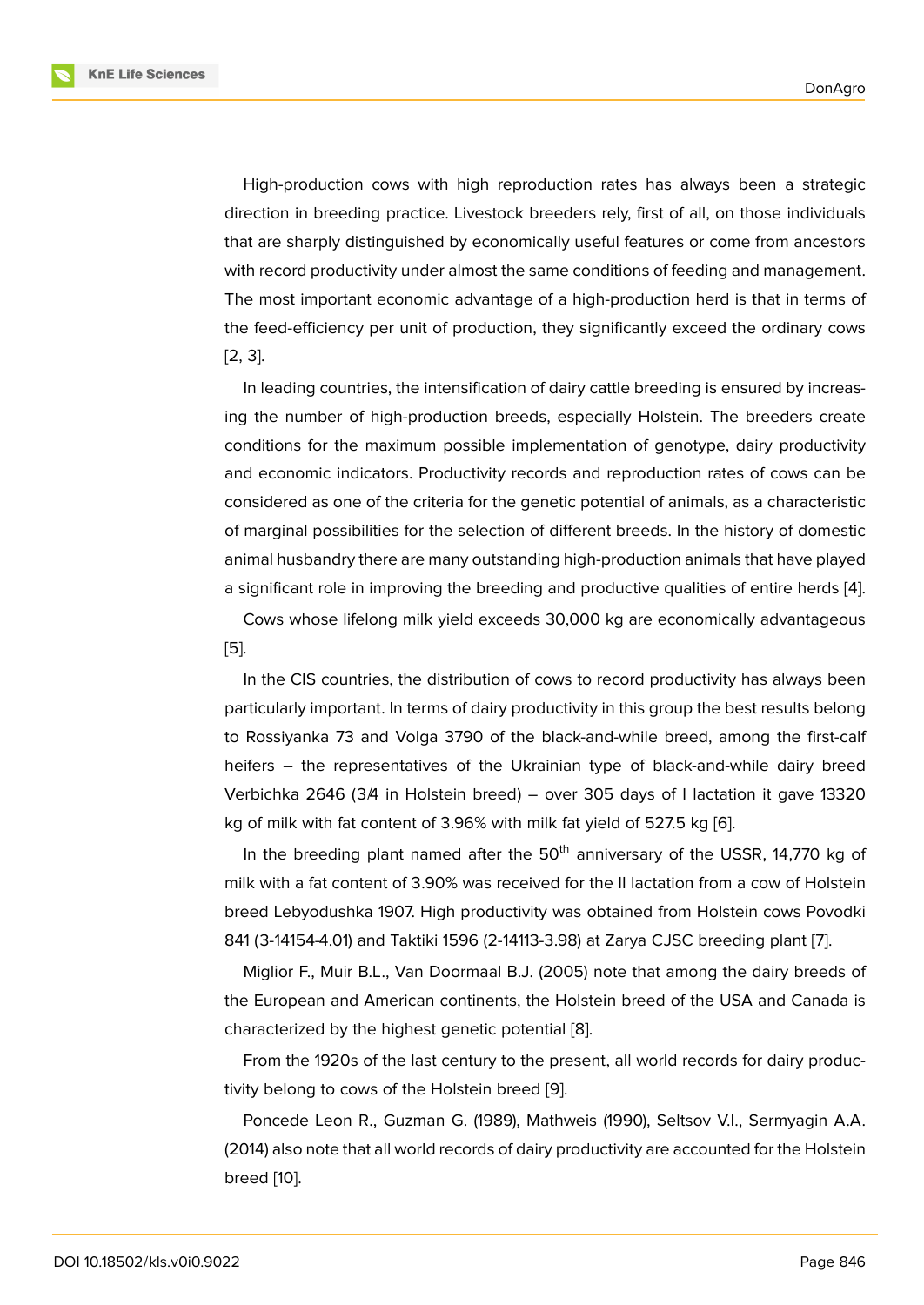According to Berezina T.I. (2014), the world record for weight per cow for the whole per a herd was set in the USA, California, where on average from 300 cows with three times daily milking 12465 kg of milk with fat content of 3.45% was received [11].

R.V. Diggins (1984) states that all world records for milk fat consumption and output belong to Holstein cows [12]. Thus, in 1975, 365 kg of milk was received from the Beecher Arlinda Ellen cow over 26005 days of the 5<sup>th</sup> lactation. The high[est](#page-7-2) lifetime yield of milk fat – 7153 kg – was noted in the Briswood Patsi Bar Pontiac 6174402. In 1981, 2,7674 kg of milk wit[h a](#page-7-3) fat content of 3.8% were received from the Holstein cow Ubre Blanca (Cuba) over 365 days of the 3<sup>rd</sup> lactation.

Besides, according to Alekseev A.L. and Yudin M.F. (2000), the champion of the world of all breeds of cattle is the Vinkuna 100-125300 of Finnish breed, which gave 6264 kg of milk fat (125287 kg of milk with a fat content of 5%) [13].

According to N.S. Gavrilenko et al. (1998), Reim Mark Jinks cows are considered to be the record holders, from which in 1995, 27473 kg of milk was received over 365 days, with a fat content of 3.2% and protein content of 3.1% [\(m](#page-7-4)ilk fat yield – 878 kg, protein – 851 kg, highest daily yield – 92 kg) and Bell-Jer Roseible-GT (yield over 365 days of the  $4<sup>th</sup>$  lactation – 27388 kg of milk with a fat content of 3.5%, milk fat yield – 958 kg) [14].

In 2010, the Holstein Association U.S. stated, a new world record at Ever-Green-View Farm (Waldo, Wisconsin, USA): cow number 1326 over 365 days of the  $3<sup>rd</sup>$  lactation [gav](#page-7-5)e 32,765 kg of milk (an average of 89 kg per day) with a fat content of 3.86% and protein – 3.12%. The productivity of this cow exceeds the previous world achievement by 1934 kg of milk (6.26%) [15].

The milk productivity of a cow to a certain extent depends on its body weight, since the body weight is an indicator of general development and expresses the wellnourished degree an anim[al.](#page-7-6) Usually, in those farms where the largest amount of milk is obtained, the average body weight of cows is significantly higher than in other farms raising the same breed [16, 17]. -

Animals constitutionally predisposed to milk production show higher correlation dependence.

The breeding work w[ith](#page-7-7) [the](#page-7-8) Holstein breed is characterized by ensuring the health, longevity and high reproducibility of stud bulls and high-production cows, as well as intensive culling of low-production animals at an early age.

In terms of duration of use the record cows slightly exceed ordinary cows, but do not survive to the 4<sup>th</sup> calving. The maximum indicator of productive longevity (3.9 lactations)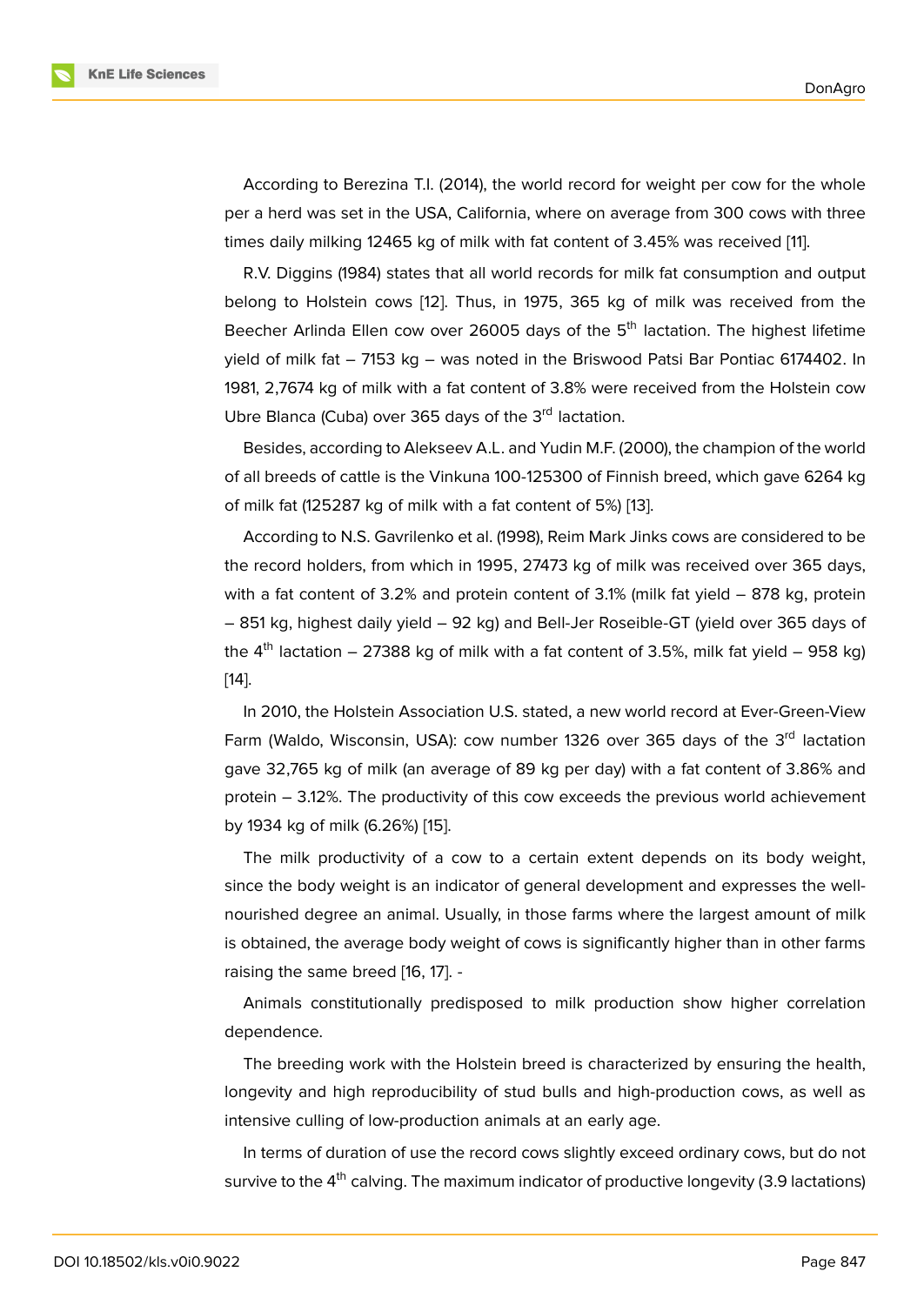was distinguished by cows with a mild yield of 11000-12000 kg. Further increase of milk to record lactation leads to the reduction of duration of productive use and lifelong milk yield [18].

### **2. [Ma](#page-7-9)terials and Methods**

The study was carried out on the basis of the breeding farm for breeding domestic range beef cattle the Lenintsy Agricultural Complex of Maisky District of Kabardino-Balkaria, based on the analysis of data on herd record cows. The study includes data on the 141 record cows, which were distributed by age and milk yield into three groups: the first included first-calf heifers with a milk yield of 6000 kg or more over 305 days of lactation, the second included cows of the  $2<sup>nd</sup>$  calving with a milk yield of 6500 kg or more and the third – with a milk yield of 7000 kg or more taking into account the origin of the father. All the analyzed livestock was part of the breed core for 2019 and represented the best part of the herd.

## **3. Discussion**

The distribution of record cows by age and milk yield over the first 305 days of lactation (Table 1) indicates that out of 141 heads, 125 (88.7%) are cows of the first four lactations and only 16 heads (11.3%) are 5 calving cows and older. The dynamics of milk yield increase with age is clearly traced to the third lactation and subsequently stabilizes at the level of 7500-7600 kg. At this stage, in a herd of cows there are 54 heads giving 7-8 thousand – 54, and 15 heads – 8-10 thousand. It is noteworthy that the average milk yield of the best 25 first-calf heifers was 6390.6 kg.

| Indicator                           | Age in lactations |               |        |        |        |        |        |     |  |
|-------------------------------------|-------------------|---------------|--------|--------|--------|--------|--------|-----|--|
|                                     |                   | $\mathsf{II}$ | III    | IV     |        | VI     | VII    |     |  |
| Number of cows, heads               | 25                | 45            | 31     | 24     | 8      | 6      | 2      | 141 |  |
| %                                   | 17.7              | 31.9          | 22.0   | 17.0   | 5.7    | 4.3    | 1.4    | 100 |  |
| Average milk yield over<br>305 days | 6390.6            | 7188.3        | 7568.6 | 7671.4 | 7584.3 | 7610.7 | 7982.0 |     |  |

| TABLE 1: Age distribution of record cows |  |
|------------------------------------------|--|
|------------------------------------------|--|

According to the results of the study, the intense distribution of first-calf heifers subsequently negatively affects the duration of their use. In our opinion, this is also associated with the decrease in the age of the first calving. With insemination of heifers at 14-15 months and with calving at the age of 24 months, the first-calf heifers are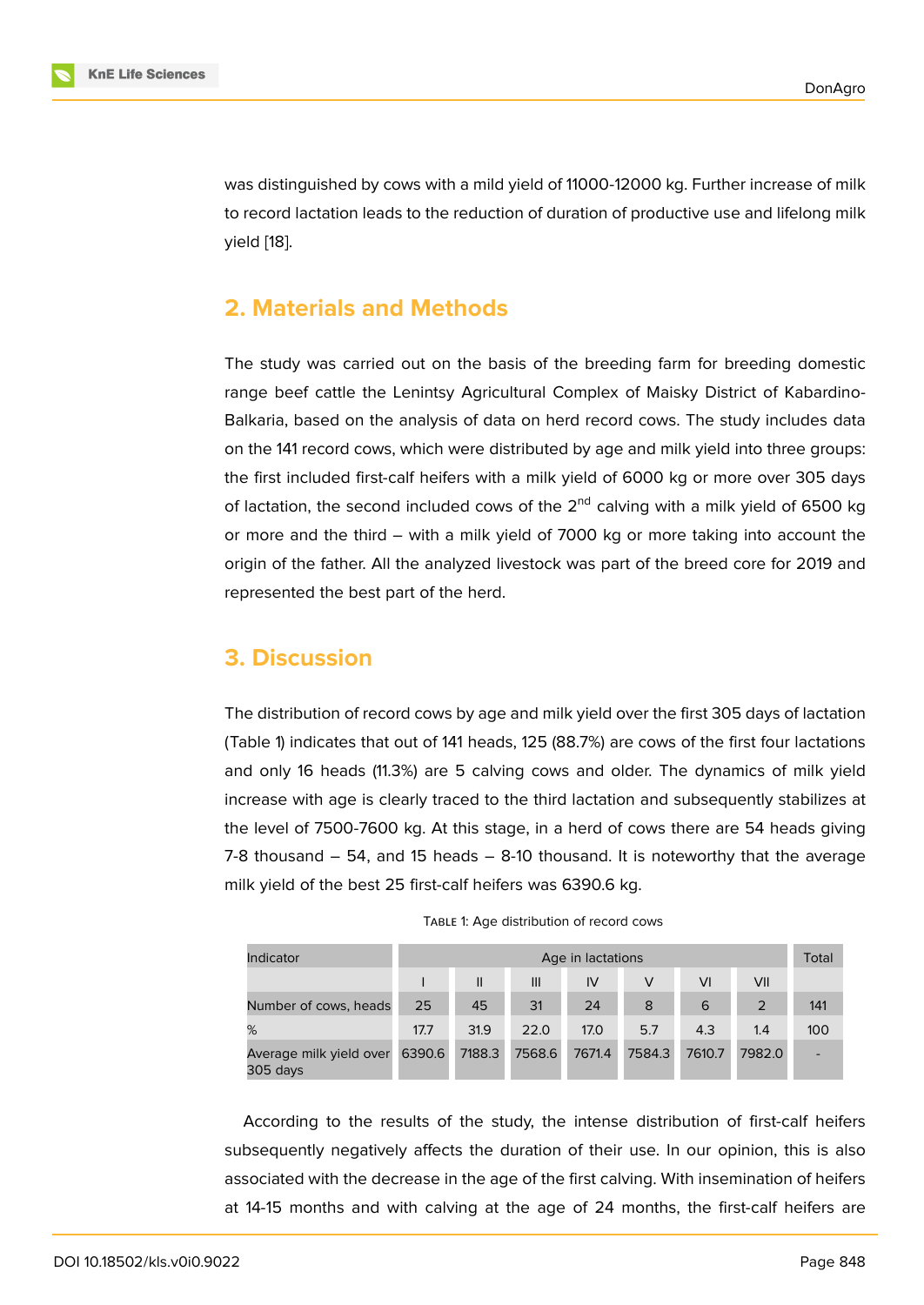**KnE Life Sciences** 



quite sensitive to intense milking, since they are still under the development stage. When energy is scarce in the first phase of lactation, they intensively use the body's nutrient reserves for milk, quickly exhaust, while reducing fertility and stress resistance. Such phenomena more often happen during summer pasture at free-range method of the entire livestock. As a rule, more highly sensitive cows, especially young ones, are physically less developed, get fed, and then they are not always, according to the residual principle, infringed on during pasture and watering by more physically strong species, which must also be taken into account.

In this regard, we suggested that the cattle management shall be divided into two sections and distributed taking into account age, milk and lactation phase, which will minimize costs. The intensity of milking of first-calf heifers is established taking into account the body weight and condition at the rate of not more than 1000 kg per 100 kg of the body weight.

The analysis of the effect of bulls on the nature of age-related variability in the productivity of daughters represents a significant selection interest (Table 2). The comparative assessment of bulls by the degree of increase in the milk yield of daughters from the first to the second lactation differs several fold. Thus, this difference between the extreme options was 731.6 kg, i.e. three times more (daughter of Iman bull  $314 - +1096.5$  kg, Arzamas 8815 – +364.9 kg).

The highest gain to the age of 3 calving periods and older in comparison with the first was given by the daughter of Torpan 2739  $-$  1076.1 kg and Twist 76849  $-$  1002.8 kg. The minimum gain of +557.0 kg was noted for the daughters of Kulon 1237. Besides, it is interesting to note that the daughters of these bulls gave the same milk yield in the first lactation. The latter indicates the possibility of selection by the degree of predisposition to milking with age of the offspring of different bulls.

As noted above, the intensive use of the Holstein cattle gene pool created the problem of sharp reduction of productive duration in almost all domestic breeds. In this regard, the study of the duration of use of high-production cows-daughters of different bulls presents practical and selection interest. The analysis showed (Table 3) that of the 141 record cows 71 (50.4%) were cows of 3 calving periods and older. Besides, on average the maximum milk yield  $-$  7671.4 kg was obtained for the  $4<sup>th</sup>$  lactation, for the  $5^{\text{th}}$  – 7610.7, and the milk yield of Goddess 9603 (father Rubin 11960925) for the 7<sup>th</sup> and Klapa 1042 for the 8<sup>th</sup> lactation amounted to 8159 and 7805 kg, respectively.

At this stage, the herd has 5 cows with the milk yield over 305 days of lactation from 9026 to 9712 kg, of which 3 are the daughters of Torpan 2739 and two of Tibul 3728 and Rubin 11960925 each.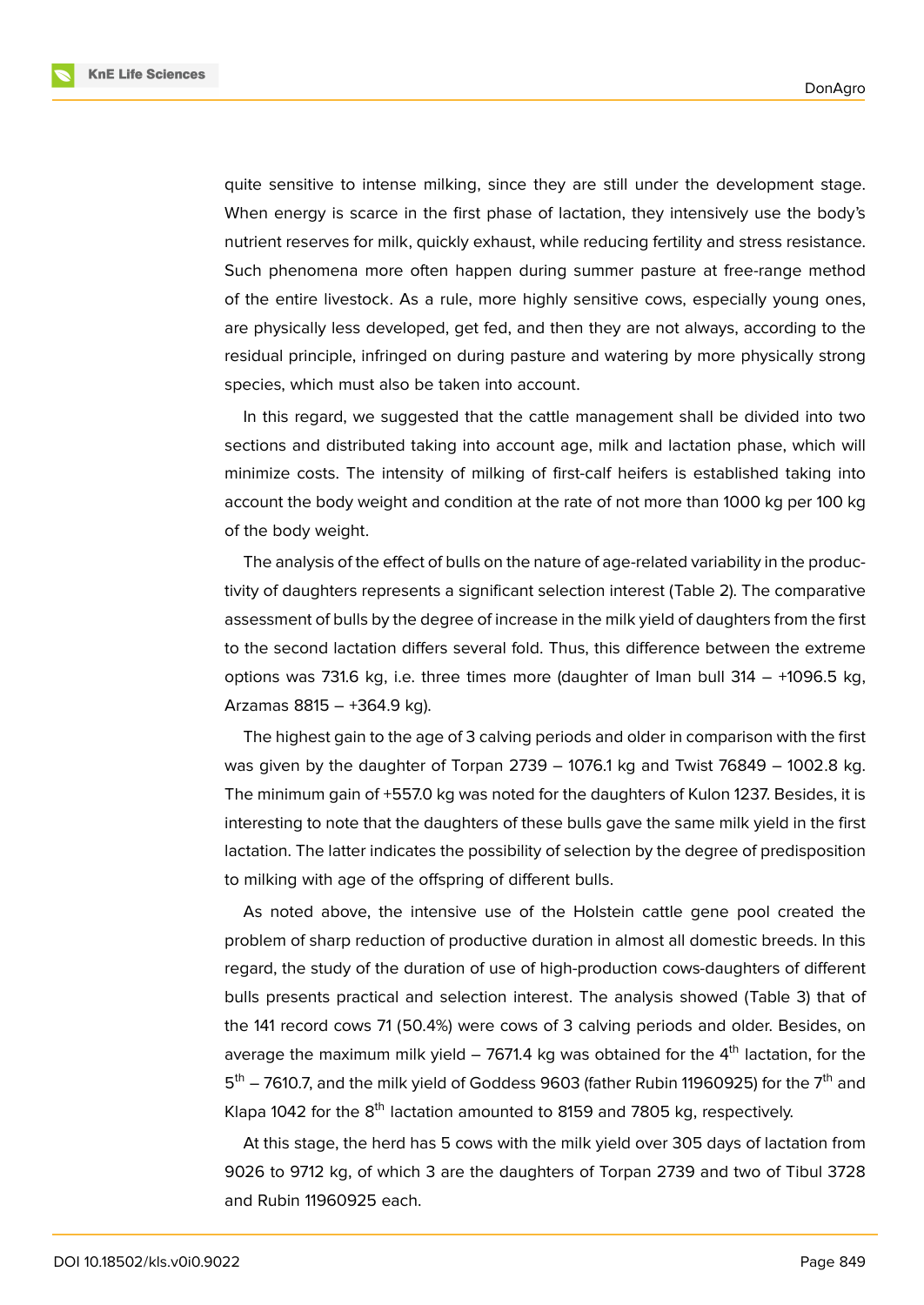

TABLE 2: Age variability of the milk yield among record cows

TABLE 3: Age distribution of record cows

| Bull name and<br>number | Age distribution of record daughter cows (lactation) |           |                |           |                |           |              |           |              |           |                          |           |                  |           |
|-------------------------|------------------------------------------------------|-----------|----------------|-----------|----------------|-----------|--------------|-----------|--------------|-----------|--------------------------|-----------|------------------|-----------|
|                         |                                                      |           | $\mathbf{I}$   |           | III            |           | IV           |           | $\vee$       |           | VI                       |           | VII and<br>older |           |
|                         | n                                                    | $M \pm m$ | $\mathsf{n}$   | $M \pm m$ | n              | $M \pm m$ | $\mathsf{n}$ | $M \pm m$ | n            | $M \pm m$ | n                        | $M \pm m$ | $\mathsf{n}$     | $M \pm m$ |
| Torpan 2739             | 6                                                    | 6587.7    | 26             | 7201.4    | 18             | 7645.5    | 12           | 7794.7    | 1            | 7498      | $\overline{\phantom{0}}$ |           | $\mathbf{1}$     | 7805.0    |
| Grillage 6977           | 1                                                    | 6612.2    | 5              | 7212.7    | 3              | 7405.3    | 6            | 7715.2    | 3            | 7874.3    | $\overline{4}$           | 7329.3    |                  |           |
| Arzamas 8815            | 1                                                    | 6750.6    | $\overline{2}$ | 7115.5    | $\overline{4}$ | 7433.0    |              |           |              |           |                          |           |                  |           |
| Knor 45026              | 7                                                    | 6209.9    |                |           |                |           |              |           |              |           |                          |           |                  |           |
| Iman 314                | 3                                                    | 6502.3    | $\overline{2}$ | 7598.8    |                |           |              |           |              |           |                          |           |                  |           |
| <b>Gir 1883</b>         | $\overline{2}$                                       | 6302.2    | 5              | 7029.4    | $\mathbf{1}$   | 7189.0    |              |           |              |           |                          |           |                  |           |
| <b>Twist 76849</b>      | 1                                                    | 6553.6    | $\overline{2}$ | 6930.5    | 2              | 7647.0    |              |           | 1            | 7374.0    |                          |           |                  |           |
| <b>Tibul 3728</b>       | 3                                                    | 6404.7    |                |           |                |           |              |           |              |           |                          |           |                  |           |
| Kulon 1237              | 1                                                    | 6527.1    | 1              | 6926.7    |                |           | 1            | 7084.0    |              |           |                          |           |                  |           |
| Rubin<br>11960925       |                                                      |           |                |           |                |           | $\mathbf{1}$ | 8275.0    | $\mathbf{1}$ | 7018.0    |                          |           | $\mathbf{1}$     | 8159.0    |
| Rosti<br>8496680        |                                                      |           |                |           |                |           | 1            | 7304.0    | 1            | 7597.0    | 1                        | 7378.0    |                  |           |
| Valter<br>11435241      |                                                      |           | $\overline{2}$ | 7405.4    |                |           |              |           |              |           | 1                        | 8969.0    |                  |           |
| Topaz 1239              |                                                      |           |                |           | $\overline{2}$ | 7409.0    | $\mathbf{1}$ | 7061.0    |              |           |                          |           |                  |           |
| Imker 4467              |                                                      |           |                |           | $\mathbf{1}$   | 7760.0    | f            |           | $\mathbf{1}$ | 7574.0    |                          |           |                  |           |
| <b>Vals 5078</b>        |                                                      |           |                |           |                |           | 1            | 7279.0    |              |           |                          |           |                  |           |
| <b>Kandiy 119105</b>    |                                                      |           |                |           |                |           | $\mathbf{1}$ | 7283.0    |              |           |                          |           |                  |           |
| On average              | 25                                                   | 6390.6 45 |                | 7188.3    | 3              | 7568.6    | 24           | 7631.4    | 8            | 7584.3    | 6                        | 7610.7    | $\overline{2}$   | 7987.0    |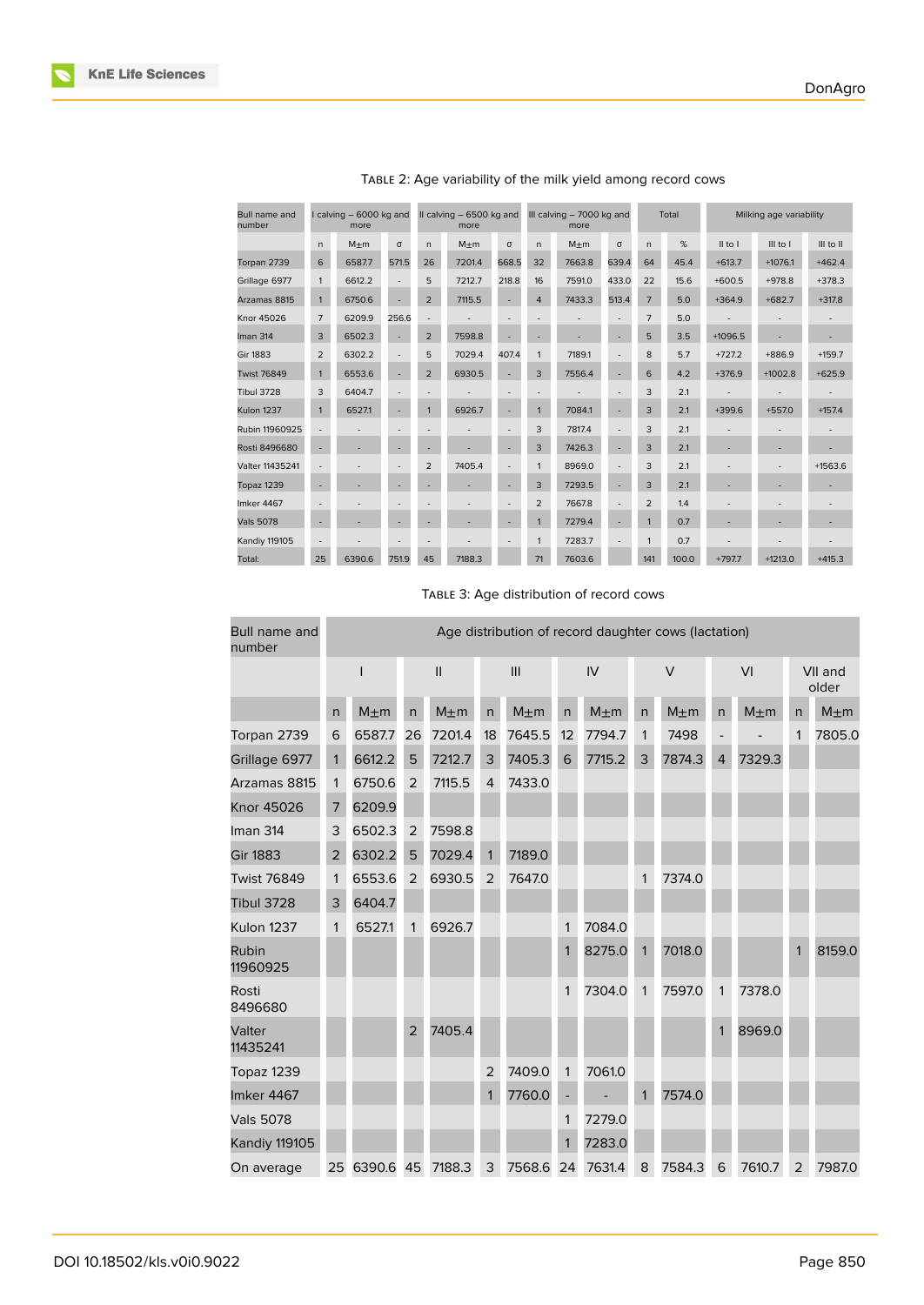**KnE Life Sciences** 

At the same time, it is imteresting that from the offspring of 10 stud bulls of the redand-white Holstein breed, only 32 daughters fell into the group of record cows of three calving periods and older, 16 of which turned out to be the daughters of Grillage 6977, exactly as much as the recorders from 9 other bulls of the red-and-white Holstein breed.

The analysis of the offspring of stud bulls of the red-and-white Holstein breed indicates that their daughters – crossbreed cows do not show the ability to milking and their productivity is within the average milk yield of the herd.

### **4. Conclusion**

In conclusion it can be noted that the use of Torpan 2739 Red Danish stud bull to improve the domestic red steppe breed gave a greater breeding effect than all 10 stud bulls of purebred red-and-white Holstein breed combined. We consider it advisable to further use the sperm of the stud bull Grillage 6977 to improve the technological qualities of the red steppe breed.

In the coming years, the task is to stabilize the herd at 7,000 kg, the herd has this potential. Against the background of maintaining and consolidating the average productivity and productive use of cows of the improved red steppe breed of at least 4 lactations, we plan to conduct deeper studies to analyze the ability of crossbreeds with red-and-white Holstein breed for age milking.

#### **References**

- [1] Gabaev, M. S. and Gukezhev, V. M. (2016). Reliability of Breeding Assessment of Cows by Milk Yield for the First 305 Days of Lactation. *International Scientific Research*, vol. 3, issue 28, pp. 266-268.
- <span id="page-6-0"></span>[2] Velikzhanin, V. I. (2000). *Methodological Recommendations on the Use of Ethological Features in the Selection of Dairy Cattle.* St. Petersburg: Publishing house of VNIIRGZh, p. 19.
- <span id="page-6-1"></span>[3] Velikzhanin, V. I. (2004). *Genetics of Behavior of Farm Animals (Ethology, Temperament, Productivity).* St. Petersburg: Publishing house of VMII, p. 204.
- <span id="page-6-2"></span>[4] Abylkasymov, D. A. (2011). Evaluation of Lactation Activities of Cows. In *Material of the Scientific and Practical Conference: Organization of Innovation Activities in Regional Agro-Industrial Complex,* Tver: OOO "SFK-office" (Tver) pp. 220-224.
- <span id="page-6-3"></span>[5] Strekozov, N. I. (2008). Dairy Cattle Breeding in Russia: Present and Future. *Zootechnics,* vol. 1, pp. 18-21.